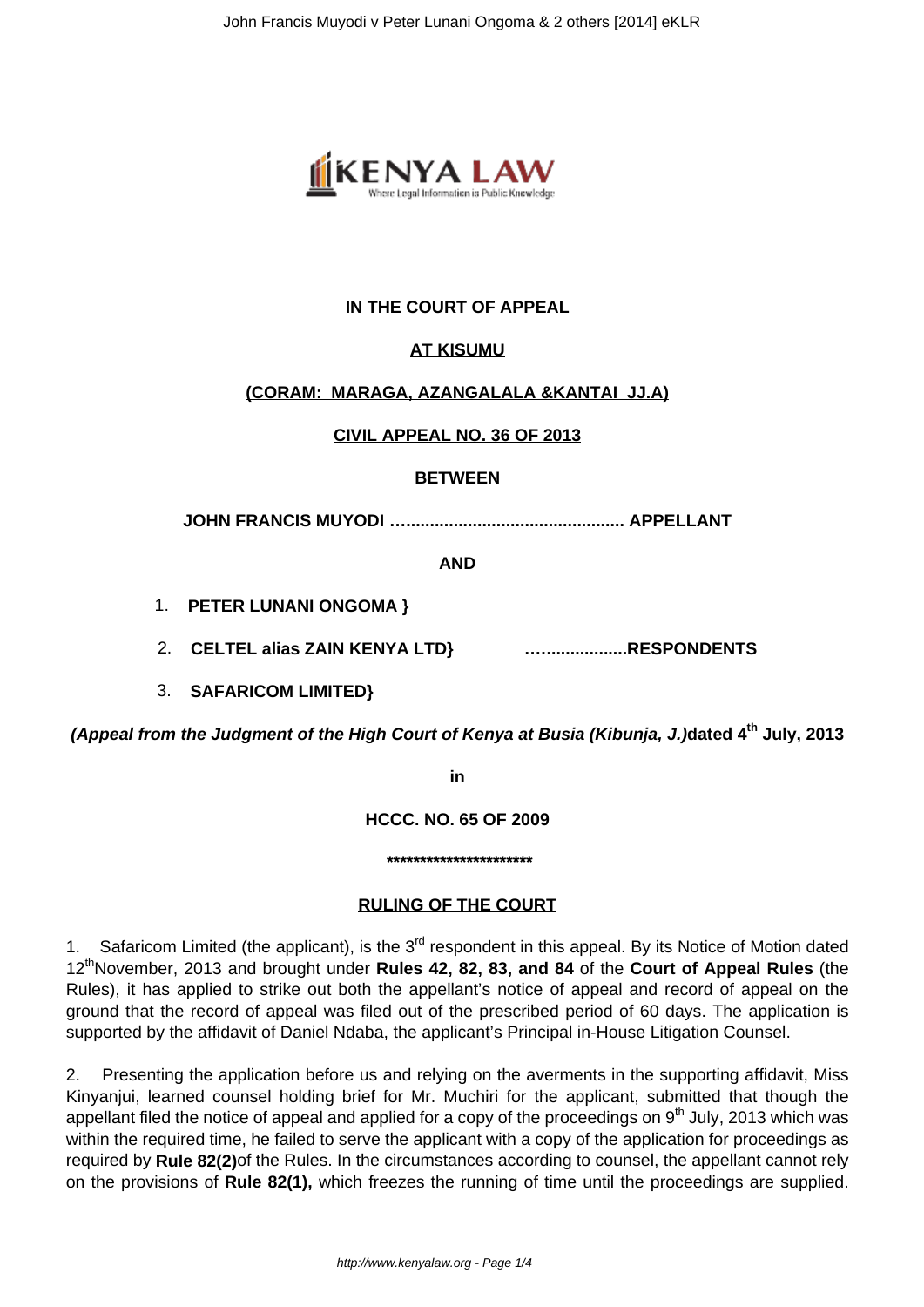She said the appellant was therefore supposed to file the record of appeal within 60 days of filing the notice of appeal. She said the appellant having filed the notice of appeal on  $9<sup>th</sup>$ July, 2013, he was supposed to file the record of appeal on or before  $7<sup>th</sup>$  September, 2013.In the premises, counsel urged us to allow this application and strike out both the notice and the record of appeal in this matter.

3. At the hearing of the application before us on  $5<sup>th</sup>$ November, 2014, there was no appearance for the 2<sup>nd</sup> respondent though his counsel was served. Counsel for the 3<sup>rd</sup> respondent supported the application and associated himself with the submissions by counsel for the applicant.

4. The application is opposed. In his replying affidavit, John Francis Muyodi (the appellant) challenged its competence and dismissed it as unmeritorious. He submitted before us that this application is not only frivolous and vexatious but was also maliciously brought. He said this is because, right from the High Court, the parties to this appeal adopted registered post as the mode of serving each other with pleadings and all other documents. As proof of that assertion, he annexed to his replying affidavit a copy of the applicant's advocates' letter dated  $24<sup>th</sup>$ September, 2009 serving him with a copy of the memorandum of appearance by registered post.

5. The appellant further submitted that the applicant's advocates received all the documents he sent to them by registered post within two days of posting. In the premises, the appellant having sent the record of appeal to the applicant's advocates on  $3<sup>rd</sup>$ October, 2013, they must havereceived it within two days, that is on 6<sup>th</sup> October, 2013. That being the case, as required by **Rule 84** of the Rules, the applicant should have filed this application by  $4<sup>th</sup>November$ , 2013 but they filed it on  $14<sup>th</sup>$  November 2013. In the circumstances, the appellant challenged the competence of this application and urged us to strike it out.

6. The appellant further submitted that after filing the notice of appeal in this matter on  $9<sup>th</sup>$  July 2013, he served a copy thereof upon the applicant's advocates by registered post on  $10<sup>th</sup>$ July, 2013. He said the applicant's advocates having, admittedly, received all the other documents he sent to them, they cannot have failed to receive the letter bespeaking of proceedings. He therefore urged us to dismiss this application with costs.

7. We have considered the application. We wish to start with the mode of service,which the appellant claimed was adopted by the parties. As we have said, the appellant averred in the replying affidavit that right from the High Court, the parties adopted registered post as the mode of service of documents on each other. In this regard, we have seen a letter dated 24<sup>th</sup> September, 2009 from M/s Daly & Figgis who are the Advocates for the applicant in this matter sendingby registered post under the provisions of **Order IX Rule 7** of the then **Civil Procedure Rules**, copies of the memorandum of appearance they had filed in the High Court on behalf of the applicant to the appellant as well as the 1<sup>st</sup> and 2<sup>nd</sup> respondents in this appeal.

8. As it stood then,**Order IX Rule 7** of the**Civil Procedure Rules** authorized service of pleadings by,inter alia, registered post.That, together with the fact that the appellant served, without any protest, the notice of appeal upon the other parties is, in our view, confirmation of the appellant's assertion that the parties adopted registered post as the mode of serving each other with pleadings and other court process.

9. That provision did not state when posted documents were deemed to be served. If the current **Order 5 Rule 9(2)** of the Civil Procedure Rules which deals with posting of documents to Government offices is anything to go by, "the time at which the document so posted would be delivered in the ordinary course of post shall be considered as the time of service thereof."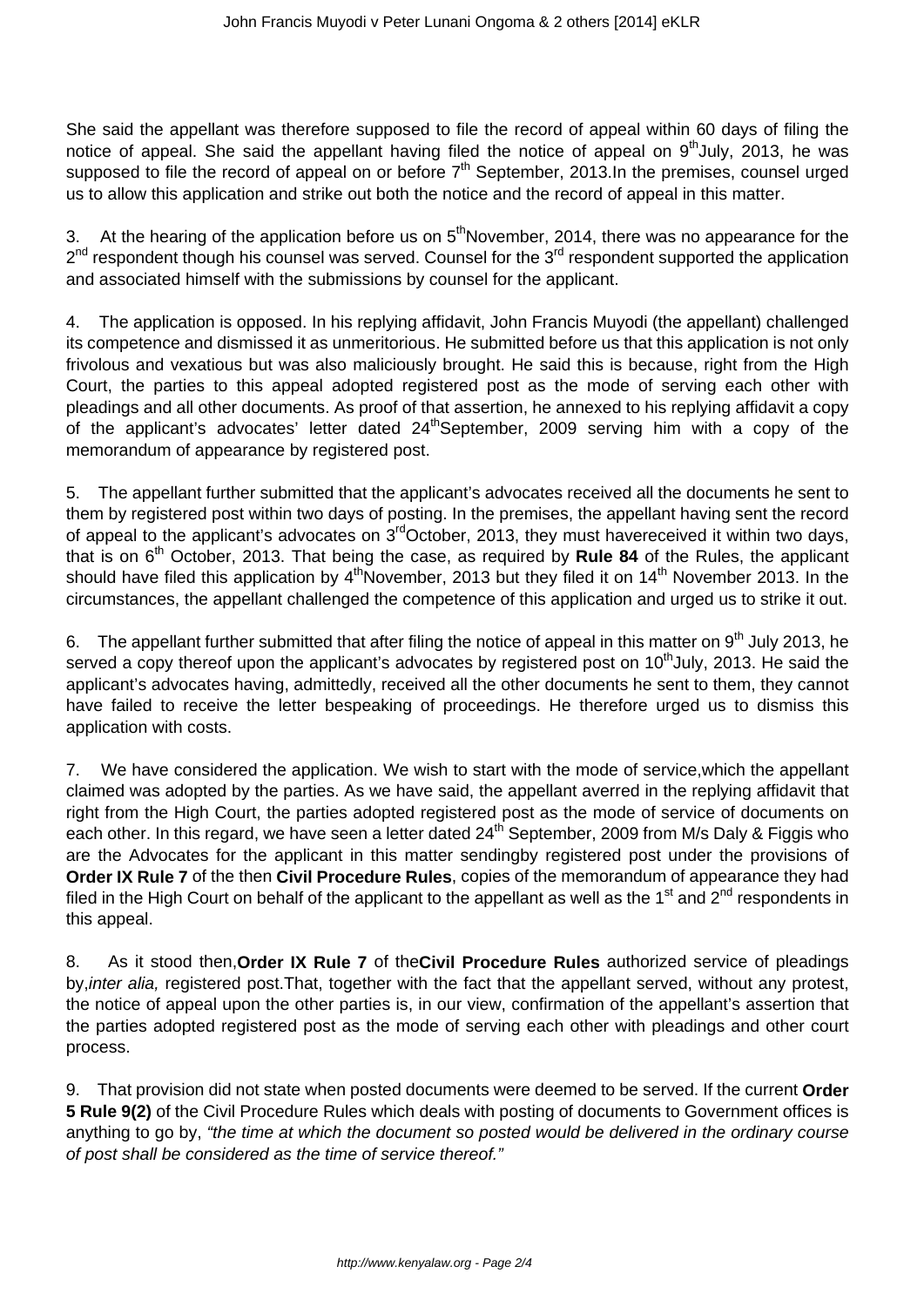10. In this case, there is evidence from paragraph 4 of Daniel Ndaba's affidavit in support of this application that on 12<sup>th</sup>July, 2013, the applicant's advocates received the notice of appeal that the respondent had posted on 10<sup>th</sup> July, 2013. That confirms the respondent's assertion that posted documents were received within two days. That being the case, the issue we should now resolve is when the appellant's advocates are deemed to have received the record of appeal to determine whether or not the present application is incompetent for having been filed out of time.

11. The appellant admittedly filed the record of appeal on  $2^{nd}$ October, 2013. He averred in his replying affidavit that he sent by registered post copies thereof to all the respondents on the following day, that is on 3rdOctober, 2013. As proof of that, he annexed to his replying affidavit three copies of certificates of posting showing that on that day, he indeed sent documents to the advocates for the respondents in this appeal, M/s Dally &Figgis Advocates, M/s SilaMunyao& Co Advocates and M/s Magare& Co Advocates. It cannot therefore be correct that the applicant's advocates received a copy of the record of appeal 12 days later when it had been posted on  $3<sup>rd</sup>October$ , 2013.

12. In the circumstances, we find and hold that the applicant's advocates received the record of appeal on or before 6<sup>th</sup>October, 2013. It follows, as the appellant contended, that this application filed on 14<sup>th</sup> November 2013 is incompetent for having been filed out of time. Consequently, the same is hereby struck out with costs to the appellant.

# **DATED and delivered at Kisumu this 18th day of December, 2014**

## **D.K. MARAGA**

**……………………..**

**JUDGE OF APPEAL**

**F. AZANGALALA**

**……………………..**

**JUDGE OF APPEAL**

**S. ole KANTAI**

**……………………….**

## **JUDGE OF APPEAL**

I certify that this is a true copy

of the original

#### **DEPUTY REGISTRAR**